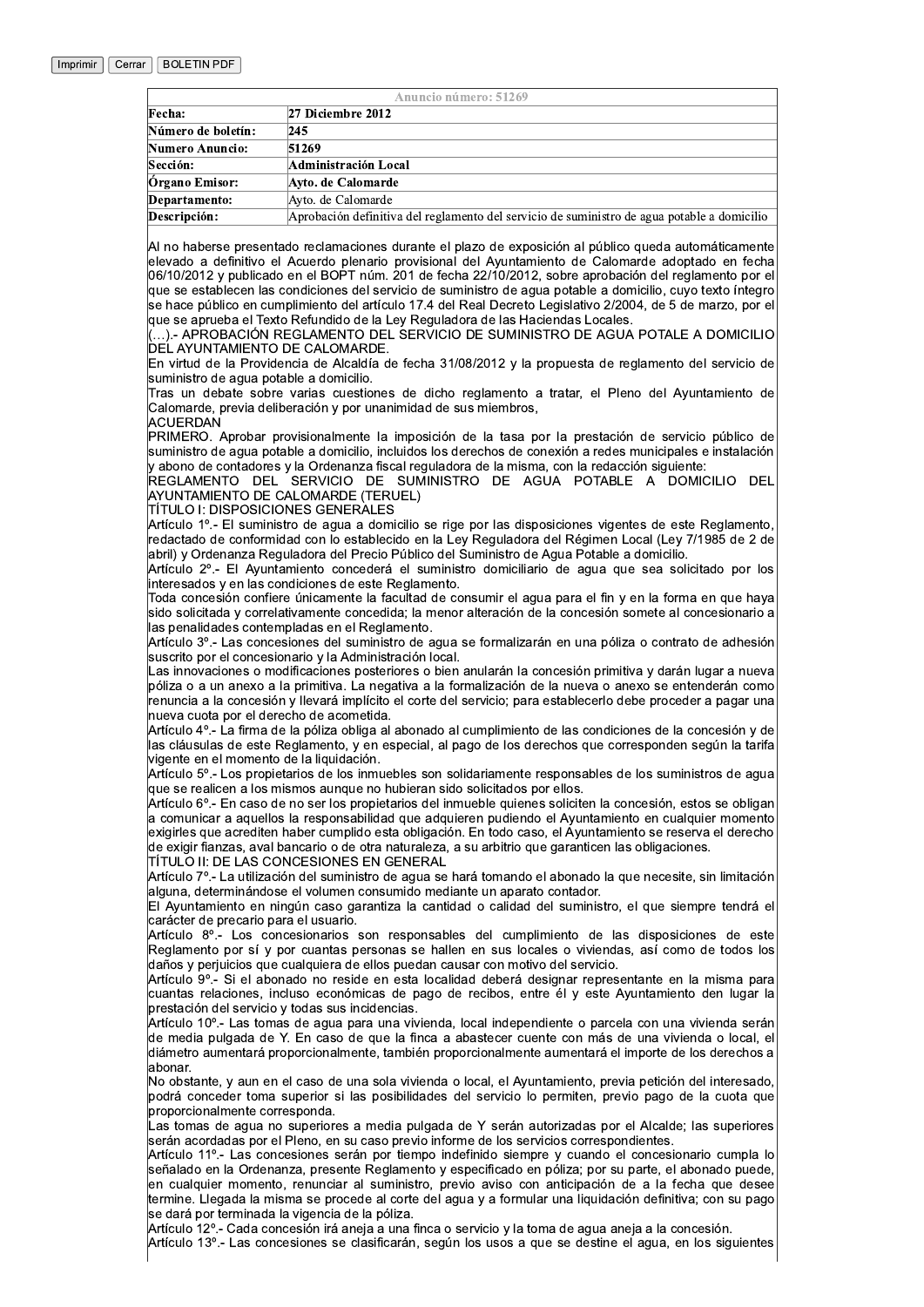grupos:

 $\vert$ 1. Usos domésticos en domicilios particulares y edificios que no tengan piscina o jardín.

2. Lo mismo cuando los edificios tengan piscina, jardín o ambas cosas.

3. Usos industriales

4. Usos especiales (obras y similares)

5. Usos oficiales

6. Servicio que siendo de competencia municipal tengan carácter obligatorio en virtud de precepto legal o por disposición de Reglamentos u Ordenanzas, así como aquellos otros que se vean provocados por los interesados o que en especiales circunstancias redunden en su beneficio, ocasionarán el devengo de la tasa aun cuando éstos no hubieran sido solicitada su prestación por los interesados.

Artículo 14º - Se entiende por usos domésticos todas las aplicaciones que se dan en agua para atender a las necesidades de la vida e higiene privada, como son la bebida, la preparación de alimentos y la limpieza personal y doméstica; también se consideran dentro de este grupo lo gastado para riego de macetas, llenado de piscinas, etc., en domicilios particulares.

Artículo 15º - Se entiende por usos industriales el suministro a cualquier local que no tenga la consideración la<br>de vivienda, sea cualquiera la actividad o industria que se ejerza en él.

No obstante, a estos efectos se consideran también como industriales, no solamente las instalaciones locales o establecimientos independientes, sino aquellas industrias domiciliarias instaladas en las propias viviendas, como establos, vaquerías, lecherías, etc

En este último caso, las concesiones para usos industriales llevan comprendida implícitamente otra concesión para los domésticos propios del establecimiento o vivienda en que se ejerza la industria.

Si las tarifas aprobadas fueran distintas según se trate de usos industriales o domésticos, el concesionario estará obligado a independizar las instalaciones y colocar contadores independientes, o en caso de una instalación única con contador único debe abonar la tarifa más elevada por el total consumido.

Artículo 16° - Las concesiones para usos especiales serán dadas por el Ayuntamiento y en caso de urgencia por el Alcalde, fiiándose en cada caso concreto las condiciones de la misma. Únicamente en estos casos y cuando la utilización vaya a ser por breves fechas podrá concederse a tanto alzado diario, tomándose las medidas oportunas sobre limitadores, llaves, etc., que se estimen procedentes, sin perjuicio siempre del derecho del usuario a colocar contador.

Artículo 17º.- Las concesiones de agua señaladas en los números 5 y 6 del Artículo 13 serán otorgadas por el Ayuntamiento o en caso de urgencia por el Sr. Alcalde, únicamente en caso de incendio podrán ordenarlo el capataz o iefe de este servicio.

Tendrán como finalidad atender aquellos servicios públicos y cualesquiera otros de competencia municipal que se presten directamente por el Ayuntamiento o por terceras personas o entidades que realicen servicios de la competencia de aquel, por cuenta propia o en interés general.

El Ayuntamiento fijará, en cada caso concreto, atendiendo a la categoría del servicio y del interés general del mismo, las condiciones de la concesión, así como la tarifa aplicable.

lemente, ao conditivo de la Concessión de Carlo de Lana aproxista.<br>TíTULO III - CONDICIONES DE LA CONCESIÓN<br>Artículo 18º - Ningún concesionario podrá disfrutar de agua a caño libre, excepción hecha de lo señalado en el Artículo 16.

Artículo 19º .- Ningún abonado podrá destinar el agua a otros usos distintos de los que comprenda su concesión, quedando prohibida total o parcialmente la cesión gratuita o la reventa de agua a otros particulares, salvo casos de calamidad pública o incendio.

Artículo 20° - Todas las fincas deberán tener obligatoriamente toma directa para el suministro a la red general. Cada toma tendrá una llave de paso situada al exterior de la finca y colocada en un registro de řábrica con tapa metálica.

En caso de división de una finca en varias, cada una de ellas deberá contar con toma propia e independientemente, debiendo cada propietario efectuar el enganche a la red general por su propia cuenta. No obstante, en edificios con varias viviendas o locales, la toma será única para todo el edificio, efectuándose la distribución para cada vivienda o local dentro del mismo; ello no implica la obligación de pagar los derechos de acometida que correspondan a cada vivienda o local independiente. En estos casos la instalación de contadores deberá centralizarse en un solo local, con sus correspondientes llaves de paso para controlar el servicio individualizado de cada usuario sin necesidad de penetrar al interior de las fincas; de no centralizarse los contadores su instalación debe realizarse de tal forma que su inspección y lectura pueda hacerse sin necesidad de penetrar en el interior de las fincas, todo ello sin prejuicio de lo dispuesto en el Artículo siguiente.

Artículo 21º .- En cada finca, podrá instalarse a su entrada un contador general, debiendo los propietarios colocar contadores particulares en cada vivienda o piso que forme la misma. De efectuarse lectura individualizada a cada vivienda o piso, la diferencia de consumo que pueda existir entre éstos y el contador general será cobrada a la Comunidad de propietarios.

Artículo 22º - Los contadores se situarán en el suelo y dentro de una arqueta con aislamiento térmico. La utilización de las llaves de descarga serán colocadas después del contador, de forma que el aqua contenida en el circuito doméstico, se entenderá como agua consumida. Asimismo se deberán cerrar las llaves de descarga una vez vaciado el circuito interior de la vivienda.

Artículo 23º .- La compra e instalación de contador de agua será efectuada por el Ayuntamiento y el abono correrán a cargo del abonado o usuario en pagos fraccionados según el importe que resulte del precio de ejecución de la obra. El mantenimiento del mismo y resto de contadores de aqua deberán adquirirse libremente y a cuenta del abonado o usuario, y se ajustarán al tipo o tipos fijados por el Ayuntamiento.

Artículo 24°.- Si el curso de las aguas experimentase en algunas partes, o en toda la red, variaciones e interrupciones por seguía, heladas, reparaciones por averías, aqua sucia, escasez o insuficiencia del caudal y cualesquiera otros semejantes no podrán los concesionarios hacer reclamación alguna en concepto de .<br>indemnización por daños o perjuicios, ni otro cualquiera sea cual fuere el tiempo que dure la interrupción del lservicio.

Entendiéndose que en este sentido la concesión del suministro se hace siempre a título de precario, quedando obligados los concesionarios, no obstante, al pago del mínimo mensual establecido, o lectura del contador según proceda.

En el caso de que hubiere necesidad de restringir el consumo de agua por escasez, las concesiones para usos domésticos serán las últimas a las que se restringirá el servicio.

TÍTULO IV.- OBRAS E INSTALACIONES, LECTURAS E INSPECCIÓN

Artículo 25º.- El Ayuntamiento por sus empelados, agentes y dependientes, tiene el derecho de inspección y vigilancia de las conducciones, instalaciones y aparatos del servicio de aguas, tanto en vías públicas o privadas o en fincas particulares y ningún abonado puede oponerse a la entrada a sus propiedades para la inspección del servicio, que deberá llevarse a cabo en horas de luz solar, salvo casos graves o urgentes,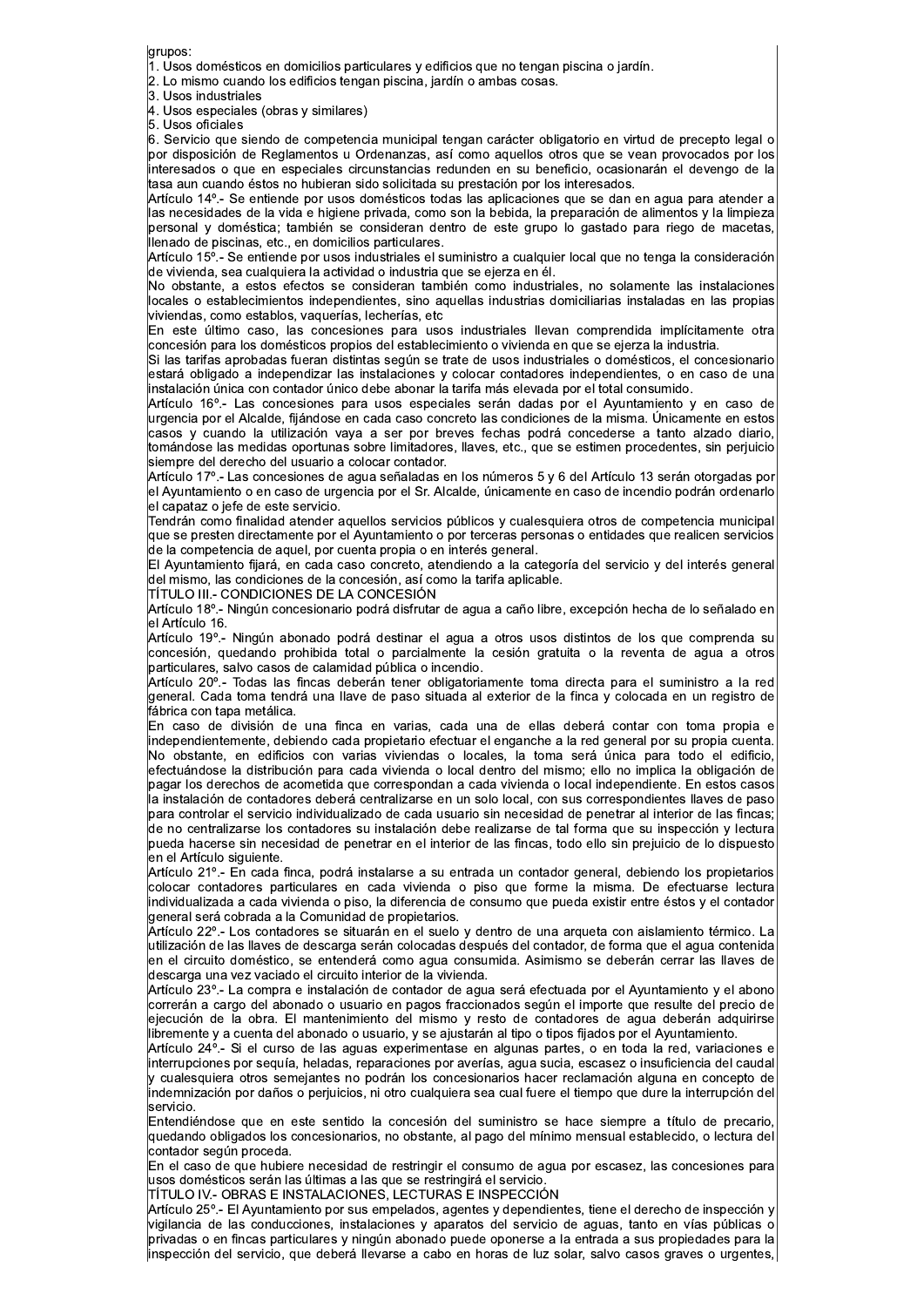esta inspección se realizará a juicio de la Alcaldía.

Tal facultad se entiende limitada a las tomas de aqua a la red general y la posible existencia de iniertos o derivaciones no controladas, usos distintos del solicitado y defraudaciones en general.

En casos de oposición se procederá al corte en el suministro y para restablecerlo deberá el abonado autorizar la inspección y pagar el total del importe de la concesión y los gastos que se hubieran causado, sin perjuicio de las demás responsabilidades a que hubieren lugar, de encontrar alguna anomalía, o infracción o defraudación.

Artículo 26º.- Las obras de acometida a la red general, suministro y colocación de tuberías, llaves y piezas para la conducción del agua hasta el contador, se hará por el personal municipal y bajo su dirección técnica .<br>Jy a cuenta del concesionario, el cual puede, no obstante, facilitar los materiales y elementos necesarios, siempre que éstos se ajusten a las condiciones exigidas por el Ayuntamiento.

El resto de las obras en el interior de la finca podrá hacerlas el concesionario libremente, aunque sujetas a la inspección del personal y empleados municipales.

Artículo 27º - Todas las obras que se pretendan hacer por los usuarios serán solicitadas por escrito, con quince días de anticipación y siendo de cuenta del concesionario autorizado el coste de las mismas.

Artículo 28º - El abonado satisfará al Ayuntamiento el importe del agua consumida con arreglo a la tarifa vigente en vista de los datos que arrojen las lecturas semestrales o (como la Corporación mejor convenga) del contador.

Artículo 29º.- La lectura se hará semestralmente según acuerdo del Pleno del Ayuntamiento de fecha del 28 de septiembre de 2012.

Si al ir a realizar la misma estuviere cerrada la finca y fuere imposible llevarla a cabo, se le aplicará al concesionario el mínimo mensual indicado en la tarifa. Cuando pueda ser hecha la lectura se facturarán los metros consumidos desde la última realizada, sin estimar los mínimos ya facturados.

No procederá la acumulación del contador que haya sido colocado al exterior de la finca y su lectura pueda efectuarse sin necesidad de penetrar en la misma.

No obstante lo anterior, será facultad discrecional del Avuntamiento aceptar que el concesionario pueda. bajo su responsabilidad, comunicar antes de extender los recibos, la lectura que tuviera su contador que no pudo ser leído por los empelados municipales, para facturar el consumo realizado. La falta de veracidad en los datos que se comuniquen se equiparará a la alteración maliciosa de las indicaciones del contador y será perseguida con arreglo a lo dispuesto en el Código Penal, sin perjuicio de las sanciones y reclamaciones que señala el presente Reglamento.

Artículo 30°.- La vigilancia de las tomas de agua se efectuará exclusivamente por los empleados municipales, quienes cuidarán bajo su personal responsabilidad que no se cometa ningún abuso.

Los empleados harán constar las fechas de sus visitas de inspección o lectura de contadores, anotándolos y firmando el libro correspondiente.

Al mismo tiempo que en el libro de lecturas anotarán éstas en la cartilla que obrará en poder del usuario y que le facilitará el Ayuntamiento, la que será puesta a disposición por quien hubiere en la finca en aquel momento. En los casos de carencia, extravío, inexactitud de las anotaciones, hará fe plena la hoja de lectura del servicio municipal.

Artículo 31º.- Si al hacer la lectura y durante las visitas de inspección que se giren, se comprobará que el contador estaba averiado, se notificará al usuario para que en el plazo de un mes proceda a su arreglo, si no se soluciona en dicho plazo, se procederá a la reparación por el Ayuntamiento, la cual será a cuenta del propietario.

Mientras estuviere averiado se calculará el consumo en un promedio con el de los semestres anteriores y en su caso, con el de igual semestre en el año inmediatamente anterior.

En los casos de nueva instalación o de carecer de datos de consumos anteriores se calculará el consumo discrecionalmente por la Corporación por razón de analogía.

En el caso que el usuario detecte una avería del contador o de un elemento de aqua interno que altere el consumo habitual, el usuario deberá de inmediato, ponerlo en conocimiento de la corporación municipal.

En el caso que la avería haya sido producida por una manipulación fraudulenta de la red, o que se haga una utilización indebida del suministro del agua para usos distintos de los otorgados por la Corporación, el abonado en cuestión pagará el cien por cien del agua consumida aplicándole el módulo de mayor precio al mismo tiempo que se le aplicará el régimen de sanciones contemplado en este mismo reglamento. En caso reiterativo de fraude por el abonado, el Ayuntamiento se reserva el derecho de cortar el suministro de agua con la correspondiente pérdida de los derechos de enganche abonados en su día

Artículo 32º - Los abonados o el Ayuntamiento tienen derecho a solicitar de la Delegación de Industria, en cualquier momento, la verificación de los contadores instalados en sus domicilios.

En caso de un mal funcionamiento de un contador, comprobado por dicha Delegación, el Ayuntamiento procederá a realizar las rectificaciones oportunas, en más o menos, por los consumos realizados, tomando .<br>como base consumos anteriores del usuario o analógicamente con otros de características similares

Artículo 33º.- Todos los contadores que se coloquen para el control del suministro serán sellados y precintados por el personal encargado del servicio. Estos precintos n podrán ser retirados bajo ningún pretexto por los abonados.

.<br>Artículo 34º.- Todos los abonados que hagan uso de agua de la red general de abastecimiento para llenado de piscinas particulares de más de 25 metros cúbicos de capacidad, deberán realizarlo a lo largo del mes de junio de cada uno de los ejercicios. En caso que por una avería o necesidad debiera realizarse un nuevo llenado de la piscina, el usuario deberá comunicarlo expresamente al Ayuntamiento y una vez estudiado el caso y si hay disponibilidad de sobrante de aqua en el depósito de abastecimiento público, el responsable de la Corporación indicará al abonado la forma y horas de llenado de la misma con el fin de no alterar y afectar el eiercicio normal de uso de la red pública.

TÍTULO V.- TARIFAS Y PAGO DE CONSUMOS

Artículo 35º.- Las tarifas se señalarán en la Ordenanza correspondiente y deberán ser sometidas a la aprobación de los Órganos que legalmente procede.

Artículo 36º.- El pago de los derechos de acometida se efectuará una vez concedida y antes de efectuar la ltoma.

El cobro de los recibos se efectuará por presentación en la Entidad Bancaria donde esté domiciliado el recibo.

Sólo con el uso doméstico del suministro de agua se lleva asociado el pago del correspondiente servicio de alcantarillado, de forma que a la vez que se presente al cobro el recibo por el consumo de aguas aparecerá en el mismo en otro concepto distinto la cantidad correspondiente por Alcantarillado.

TÍTULO VI. – INFRACCIONES Y PENALIDADES

Artículo 37° .- El que usare de este servicio de agua potable a domicilio sin haber obtenido la oportuna concesión y pagado los correspondientes derechos de acometida o solicitado una acometida se utilice para